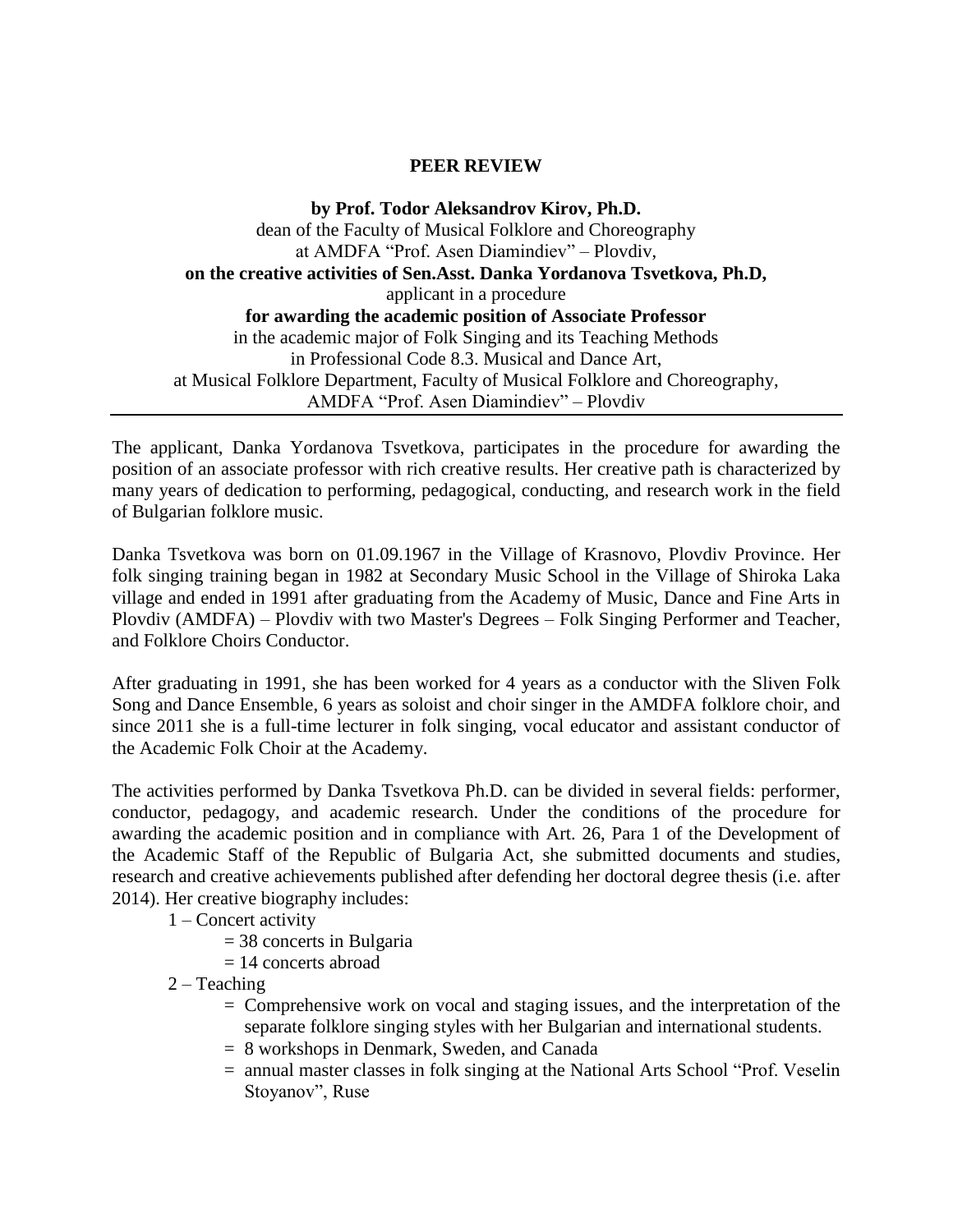- $= 11$  concerts by her students
- 3 Scientific publications
	- = 3 published books (monograph studies)
	- $= 2$  articles (in Music Horizons Journal and the AMDFA Yearbook)
	- $=$  4 collections of folk songs
- 4 CDs released
	- $= 2$  CDs abroad
	- $=$  4 CDs in Bulgaria
- 5 Awards
	- $= 9$  certificates
	- $=$  4 diplomas
	- $=$  4 awards, of which 2 gold medals and the title World Champion and Grand Prix awarded at the World Choral Olympiad in Graz, Austria

According to Art. 15, Para. 4 of the Development of the Academic Staff of the Republic of Bulgaria Act, this collection of creative achievements is sufficient, even more so – it has made a significant contribution in terms of promoting the achievements in Bulgarian folklore singing in Bulgaria and abroad. It also corresponds with her pedagogical activity and helps improve skills and achieve high artistic mastery of the students and choirs she works with.

Danka Tsvetkova's teaching activity began in 1996 as a part-time lecturer at AMDFA and continued onwards without interruption as full-time assistant and senior assistant. An indicator of the advanced level of her educational process is the artistic and creative output by her students, the awards from various contest, and their subsequent realization as teachers and performers of Bulgarian folklore music.

According to Art. 24, Para 1, It. 3 of the same Act, Tsvetkova submitted the theoretical and practical study "The known and unknown male folklore performances in the Sliven region" as her habilitation work. In her creative path, Danka Tsvetkova, became a distinguished folk singer, concert performer, folk singing teacher, conductor of folk choir, and theorist. It is only logical to assume that she is the one expert, who is capable to answer questions related to folk singing, and in particular to make a comparative analysis of male folk singing in one particular region of Bulgaria.

Her monograph study is structured in three parts: geographical, historical and ethnographic data for the Sliven region; analysis of the regional peculiarities of musical folklore, style and the traditional singing pattern; an overview of the current theoretical studies. The focus of the study is on the style and performing pattern of male folk singing in this region, an attempt to find its place in the Bulgarian lifestyle is made, a comparative analysis between the male and the female folk singing as a physiological process on the one hand, and on the other – as ritual, domestic, ornamental and regional specificity with the relevant conclusions was made. Of particular importance is the differentiation of the Sliven male folk singing at various stages, including analysis of style and pattern of singing of each of the performers (illustrated with music sheets examples), as well as tracking the generational continuity.